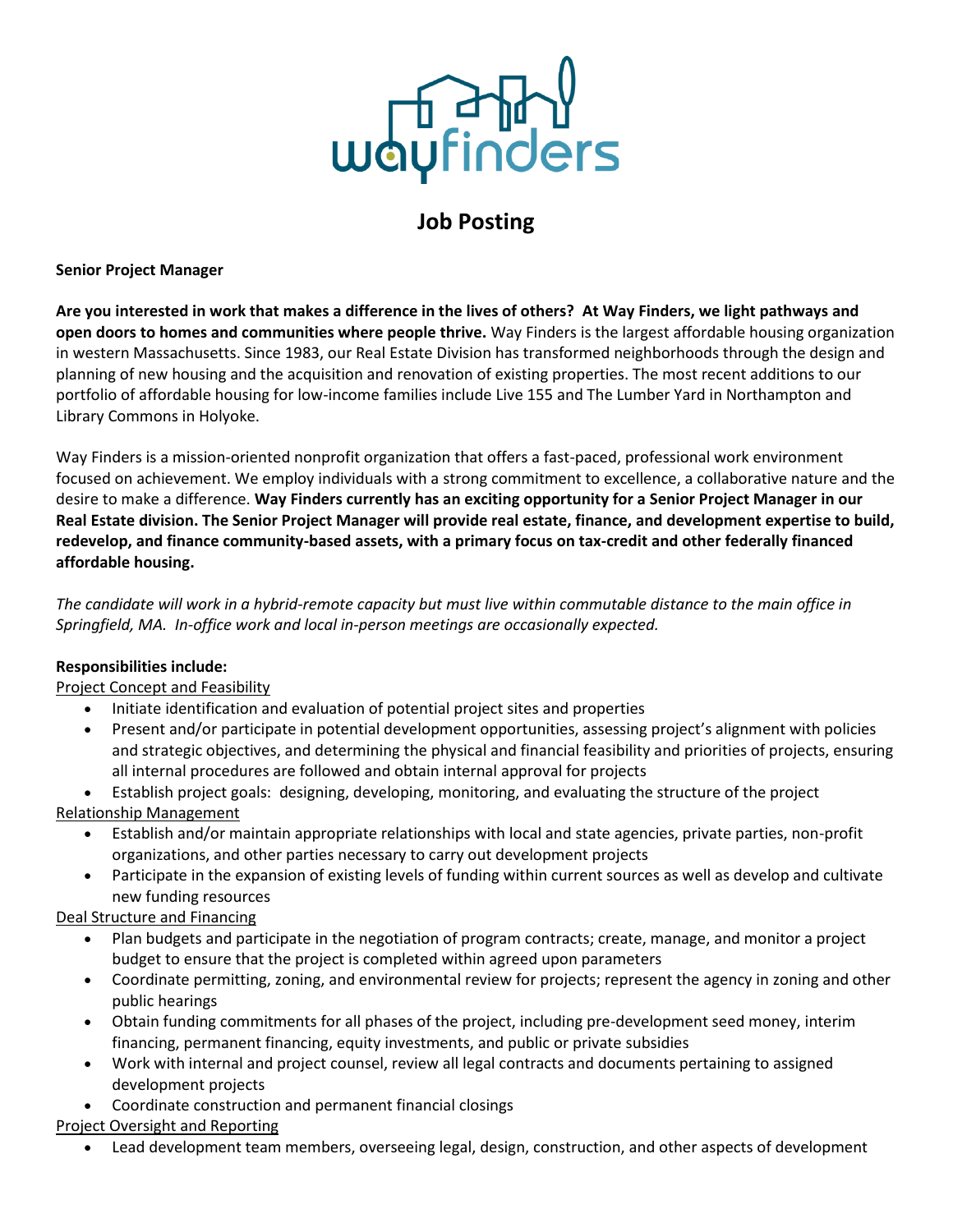- Oversee all aspects of project construction, maintaining consistent communication with construction team
- Ensure that contract compliance, reporting requirements, and a good working relationship with funding sources are maintained, including all required records, reports, logs, and files
- Maximize project income by tracking and reporting billable hours in a timely manner
- Work collaboratively with Property Management to initiate, plan, and coordinate marketing and advertising programs for the lease-up of new rental properties
- Coordinate inter-departmental communications on projects under development to ensure efficient and highquality projects and smooth transition to operations and/or ownership

### Administration

- Lead development team members, overseeing legal, design, construction, and other aspects of development
- Oversee all aspects of project construction, maintaining consistent communication with construction team
- Ensure that contract compliance, reporting requirements, and a good working relationship with funding sources are maintained, including all required records, reports, logs, and files
- Maximize project income by tracking and reporting billable hours in a timely manner
- Work collaboratively with Property Management to initiate, plan, and coordinate marketing and advertising programs for the lease-up of new rental properties
- Coordinate inter-departmental communications on projects under development to ensure efficient and highquality projects and smooth transition to operations and/or ownership

### **Supervisory responsibilities include:**

• May indirectly supervise contractors and vendors working on development projects

### **Requirements include:**

- Bachelor's degree in real estate, planning, or business or a related field; commensurate experience may be a substitute for a degree
- Seven years' experience in affordable real estate development
- Skilled in transaction structuring of affordable housing finance, including Low-Income Housing Tax Credit, Federal Historic Tax Credit, Federal HOME Partnership Program, and Federal Community Development Block Grant Program
- Experience and knowledge in a wide variety of related housing areas, including community development and revitalization
- Understanding of regulatory issues and permitting processes
- Ability to prioritize and see a project through to completion including the full range of public and private financing
- Strong budget development and financial management skills using public and private financing
- Experience in a team leadership role
- Creative problem-solving skills, including critical decision-making and the ability to manage complex tasks without direct supervision
- Established relationships with funders, developers, architects, lawyers, contractors, and others associated with affordable housing development in Massachusetts preferred
- Ability to simultaneously manage multiple projects/tasks
- Proficiency with Microsoft Office applications (including Project, Excel, time/task management applications), and comfort learning new technologies
- Strong verbal and written communication with the ability to communicate with all levels of the organization and external vendors, contractors, funding sources and the community
- Valid Driver's license with good driving record, and a reliable vehicle

#### **Benefits:**

- Generous paid time-off
- 12+ holidays annually
- Health, dental, and vision insurance options
- Educational assistance
- Medical Reimbursement Account